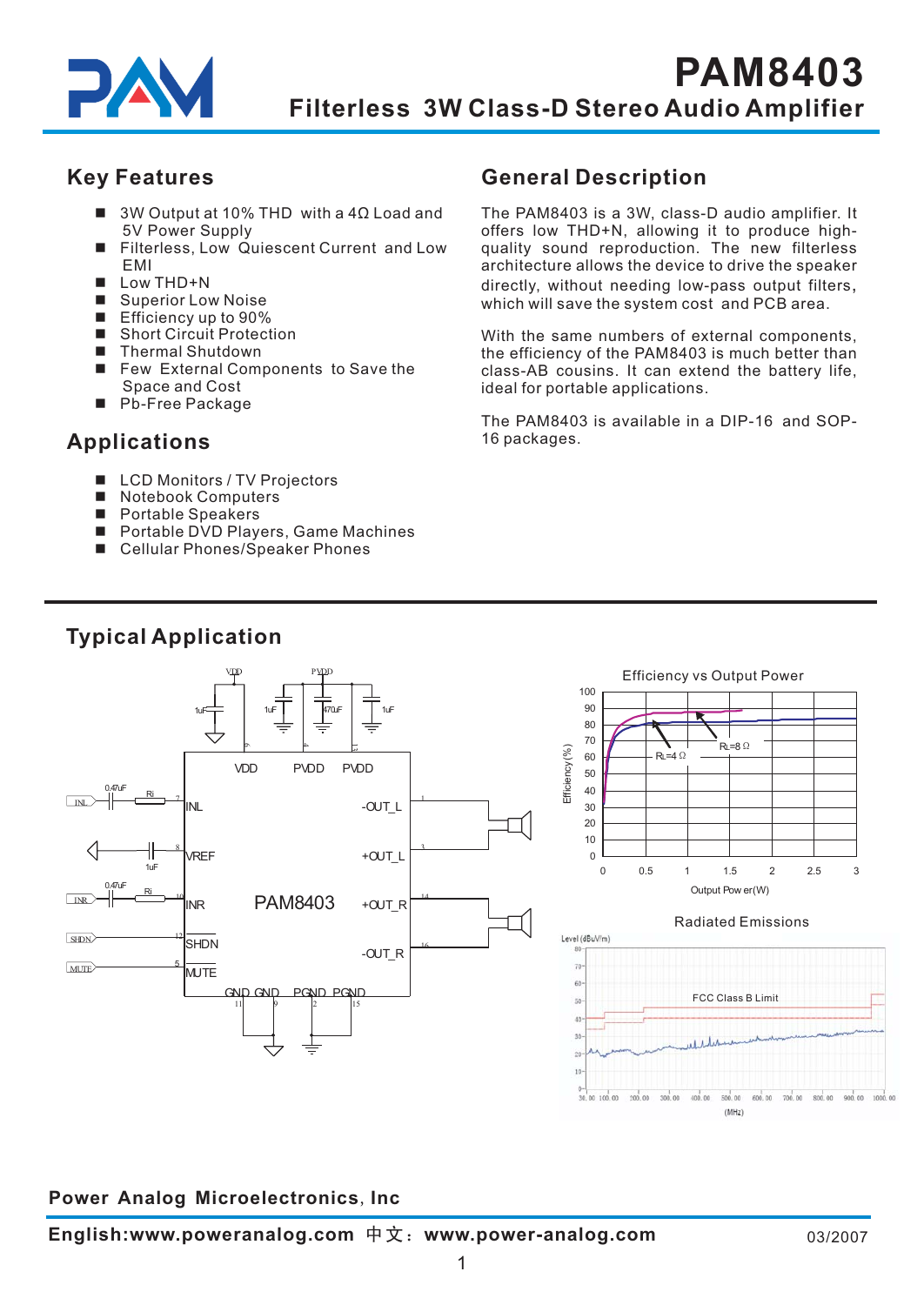

**Block Diagram**



# **Pin Configuration & Marking Information**

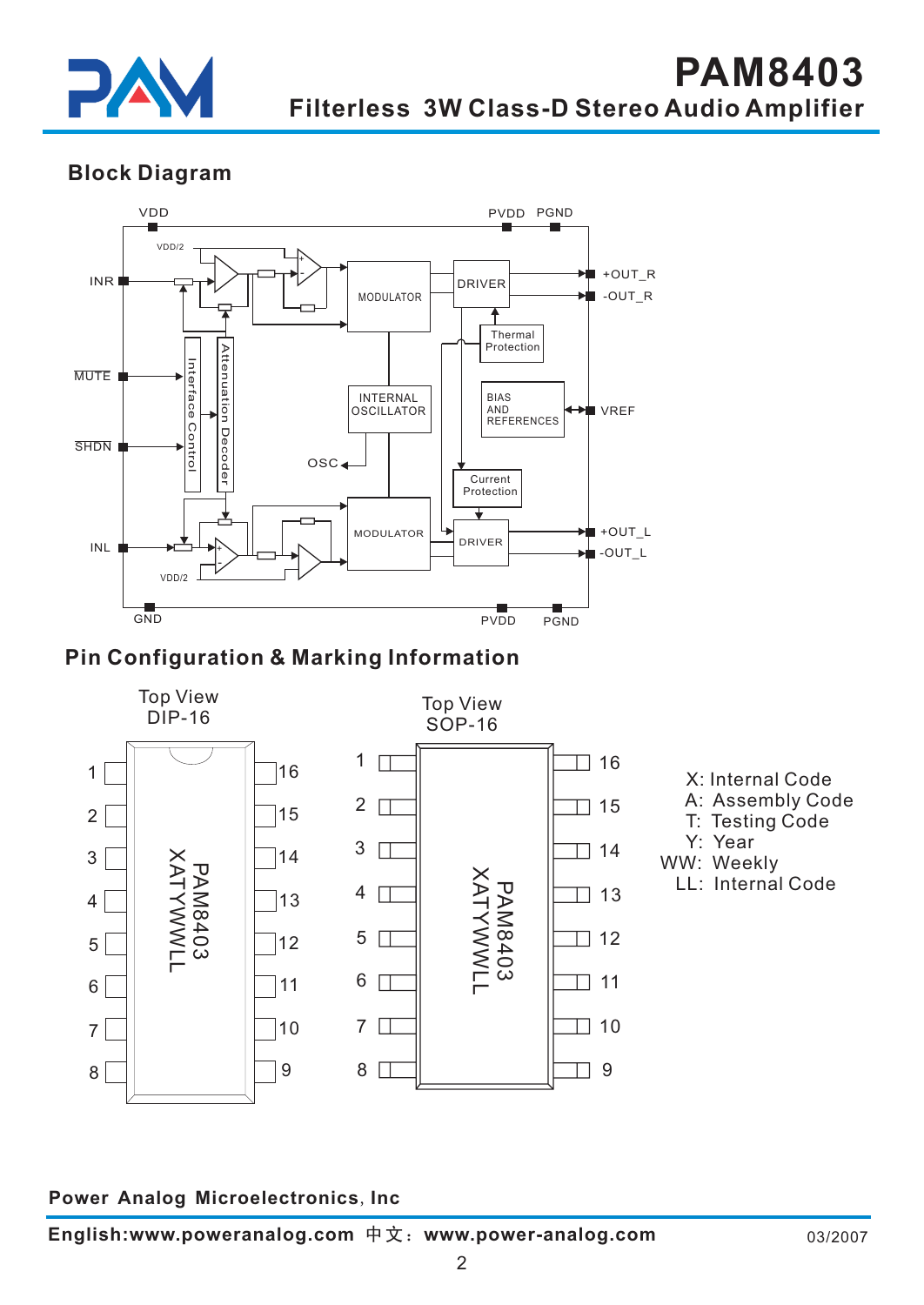

## **Pin Descriptions**

| <b>Pin Number</b> | <b>Pin Name</b> | <b>Description</b>                                         |
|-------------------|-----------------|------------------------------------------------------------|
| 1                 | -OUT_L          | Left Channel Negative Output                               |
| $\overline{2}$    | <b>PGND</b>     | Power GND                                                  |
| 3                 | +OUT_L          | Left Channel Positive Output                               |
| 4                 | <b>PVDD</b>     | Power VDD                                                  |
| 5                 | <b>MUTE</b>     | Mute Control Input (active low)                            |
| 6                 | <b>VDD</b>      | Analog VDD                                                 |
| 7                 | <b>INL</b>      | Left Channel Input                                         |
|                   |                 | Internal analog reference, connect a bypass capacitor from |
| 8                 | <b>VREF</b>     | VREF to GND                                                |
| $9\,$             | <b>GND</b>      | Analog GND                                                 |
| 10                | <b>INR</b>      | <b>Right Channel Input</b>                                 |
| 11                | <b>GND</b>      | Analog GND                                                 |
| 12                | <b>SHDN</b>     | Shutdown Control Input(active low)                         |
| 13                | <b>PVDD</b>     | Power VDD                                                  |
| 14                | +OUT_R          | <b>Right Channel Positive Output</b>                       |
| 15                | <b>PGND</b>     | Power GND                                                  |
| 16                | $-OUT_R$        | <b>Right Channel Negative Output</b>                       |

## **Absolute Maximum Ratings**

These are stress ratings only and functional operation is not implied. Exposure to absolute maximum ratings for prolonged time periods may affect device reliability. All voltages are with respect to ground .

Supply Voltage ...........................................5.5V . Operation Temperature Range...........-40℃ to 85℃ Maximum Junction Temperature...................150℃

| Operation Junction Temperature-40℃ to 125℃ |  |
|--------------------------------------------|--|
|                                            |  |
| Soldering Temperature300℃,5sec             |  |

## **Recommended Operating Conditions**

Supply voltage Range................................2.5V to 5V Operation Temperature Range...........-40℃to 85℃ 2.5V to 5V  $\,$  Junction Temperature Range...........-40℃ to 125℃

## **Thermal Information**

| <b>Parameter</b>                         | <b>Symbol</b> | <b>Package</b> | <b>Maximum</b> | Unit          |  |
|------------------------------------------|---------------|----------------|----------------|---------------|--|
| Thermal Resistance (Junction to Ambient) | $\Theta_{JA}$ | DIP-16         | 90             | $\degree$ CMV |  |
|                                          |               | SOP-16         | 110            |               |  |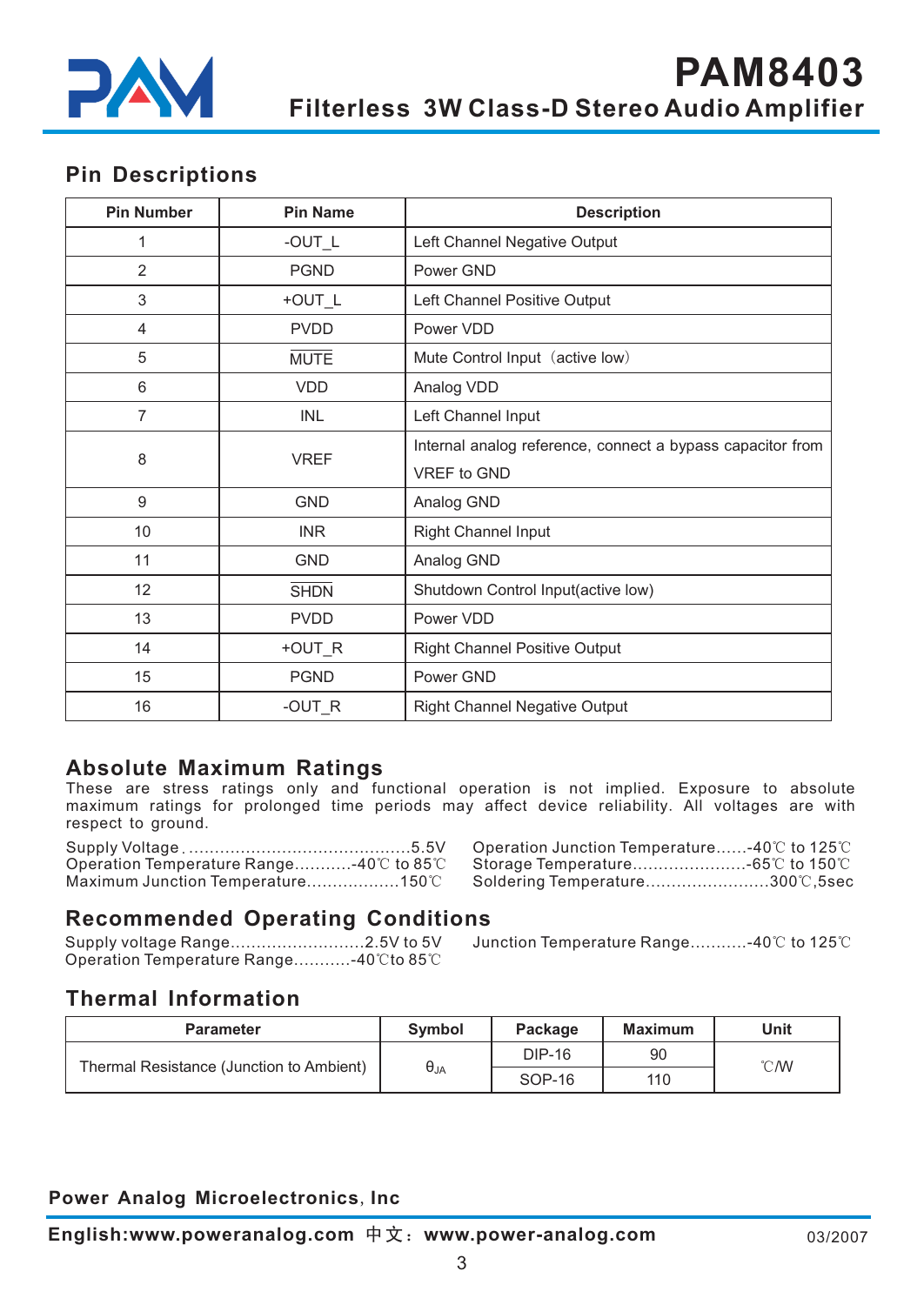

## **Electrical Characteristic**

 $V_{\text{pp}}$ =5V, Gain = 18.5dB, R<sub>L</sub>=8 $\Omega$ (Note 1), T<sub>A</sub> = 25°C, unless otherwise noted.

| <b>PARAMETER</b>                      | <b>SYMBOL</b>              | <b>CONDITIONS</b>                             |                   | <b>MIN</b> | <b>TYP</b> | <b>MAX</b> | <b>UNITS</b>      |
|---------------------------------------|----------------------------|-----------------------------------------------|-------------------|------------|------------|------------|-------------------|
| <b>Supply Voltage Range</b>           | $V_{DD}$                   |                                               |                   | 2.5        |            | 5          | $\vee$            |
|                                       | $I_{\mathsf{Q}}$           | No Load                                       |                   |            | 10         | 15         |                   |
| <b>Quiescent Current</b>              |                            | $R_L = 8 \Omega$                              |                   |            | 11         |            | mA                |
|                                       |                            | $R_L = 4 \Omega$                              |                   |            | 12         |            |                   |
| Mute Current                          | $I_{MUTE}$                 | $V_{MUTE} = 0V$                               |                   |            | 1.5        | 3          | mA                |
| Shutdown Current                      | $I_{\text{SHDN}}$          | $V_{\text{SHDN}} = 0V$                        |                   |            | 45         | 100        | uA                |
| SHDN Input High                       | $V_{SH}$                   |                                               |                   | 1.2        |            |            | $\vee$            |
| SHDN Input Low                        | $\mathsf{V}_{\mathsf{SL}}$ | Note 2                                        |                   |            |            | 0.5        |                   |
| MUTE Input High                       | $\mathsf{V}_{\mathsf{MH}}$ |                                               |                   | 1.2        |            |            | $\vee$            |
| MUTE Input Low                        | $V_{ML}$                   | Note 3                                        |                   |            |            | 0.5        |                   |
| <b>Output Offset Voltage</b>          | $V_{OS}$                   | No Load                                       |                   |            | 10         | 30         | mV                |
| Drain-Source On-State                 |                            | $I_{DS} = 0.5A$                               | P MOSFET          |            | 0.3        | 0.40       | Ω                 |
| Resistance                            | $R_{DS(ON)}$               |                                               | N MOSFET          |            | 0.22       | 0.35       |                   |
| <b>Output Power</b>                   | $P_{O}$                    | THD+N=10%, $\mid$ R <sub>L</sub> = 8 $\Omega$ |                   | 1.55       | 1.7        |            | W                 |
|                                       |                            | 1kHz                                          | $R_1 = 4\Omega$   | 2.85       | 3.0        |            |                   |
|                                       | THD+N                      | $R_L = 8\Omega$ , P <sub>0</sub> =0.25W       |                   |            | 0.08       |            |                   |
| <b>Total Harmonic Distortion Plus</b> |                            | $R_L = 8\Omega$ , $P_0 = 1.1W$                |                   |            | 0.27       | 1.0        | $\%$              |
| Noise                                 |                            | $R_L = 4\Omega$ , P <sub>o</sub> =0.35W       |                   |            | 0.08       |            |                   |
|                                       |                            | $R_{L} = 4\Omega$ , P <sub>o</sub> =2.0W      |                   |            | 0.3        | 1.0        |                   |
| Power Supply Ripple Rejection         | <b>PSRR</b>                | No input, f=1KHz, Vpp=200mV                   |                   | 45         | 55         |            | dB                |
| <b>Channel Separation</b>             | <b>CS</b>                  | $P_0=1W$ , $R_1=4\Omega$                      |                   | 60         | 80         |            | dB                |
| <b>Oscillator Frequency</b>           | $f_{\rm OSC}$              | $P_0=1W$ , $R_1=8\Omega$                      |                   | 250        | 350        | 450        | kHz               |
|                                       |                            | $P_0$ =1.7W, f=1kHz, R <sub>L</sub> =8Ω       |                   | 85         | 89         |            | $\frac{0}{0}$     |
| Efficiency                            | η                          | $P_0 = 3.0W$ , f=1kHz, $R_L = 4\Omega$        |                   | 80         | 83         |            | $\%$              |
| Signal Noise Ratio                    | <b>SNR</b>                 | $f = 20$ to 20KHz                             | $R_{L} = 4\Omega$ | 65         | 80         |            | dB                |
|                                       |                            |                                               | $R_L = 8\Omega$   | 65         | 80         |            | dB                |
| Over Temperature Protection           | OTP                        |                                               |                   |            | 120        |            | $^{\circ}$ C      |
| Over Temperature Hysteresis           | <b>OTH</b>                 |                                               |                   |            | 40         |            | $^\circ\!{\rm C}$ |

Note 1: All the loads here are delicate to use for speaker.

Note 2: Grounded or <0.9V to Shutdown

Note 3: Grounded or <0.9V to Mute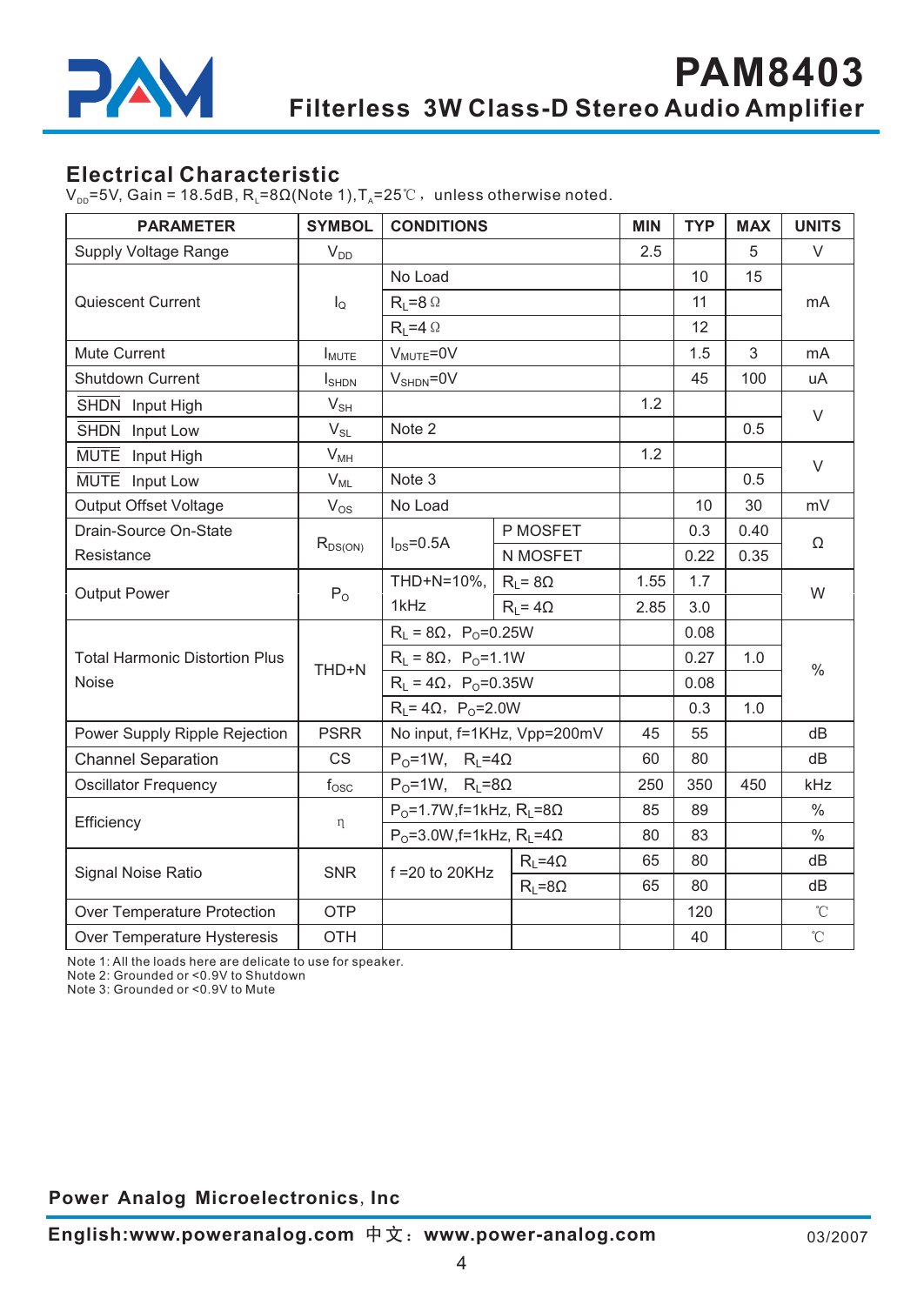

# **Typical Operating Characteristics**(T<sub>A</sub>=25°C)



3. THD+N vs Output Power 100 50 20 10  $\pm$   $\pm$   $\pm$ 5 2 f=1KHz  $\Box$  $\mathcal{O}_{\mathbb{A}}$ 1  $\overline{\phantom{a}}$ 0.5 0.2 0.1 0.05  $=10$ KHz $=$ f=100Hz 0.02 0.01 20m 50m 100m 200m 500m 1 2 4  $\overline{M}$ 

 $V_{\text{pp}}$ =5V, R<sub>i</sub> =4Ω, P<sub>o</sub>=0.8W,Gain = 18.5dB





4. THD+N vs Output Power



 $V_{DD} = 5V$ , R<sub>L</sub> = 8Ω, P<sub>o</sub> = 1.5W, Gain = 18.5dB

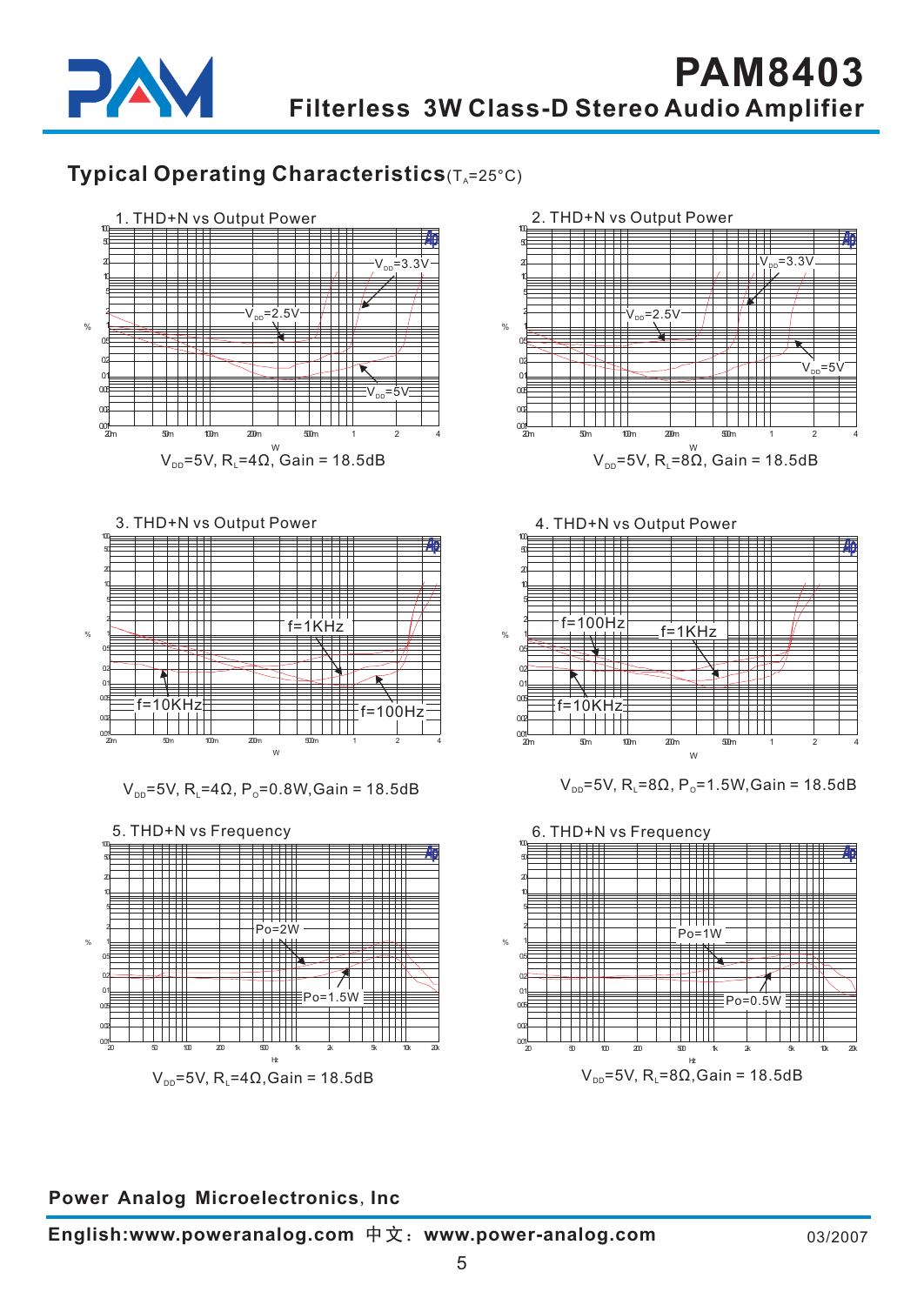

# **Typical Operating Characteristics**(continued)

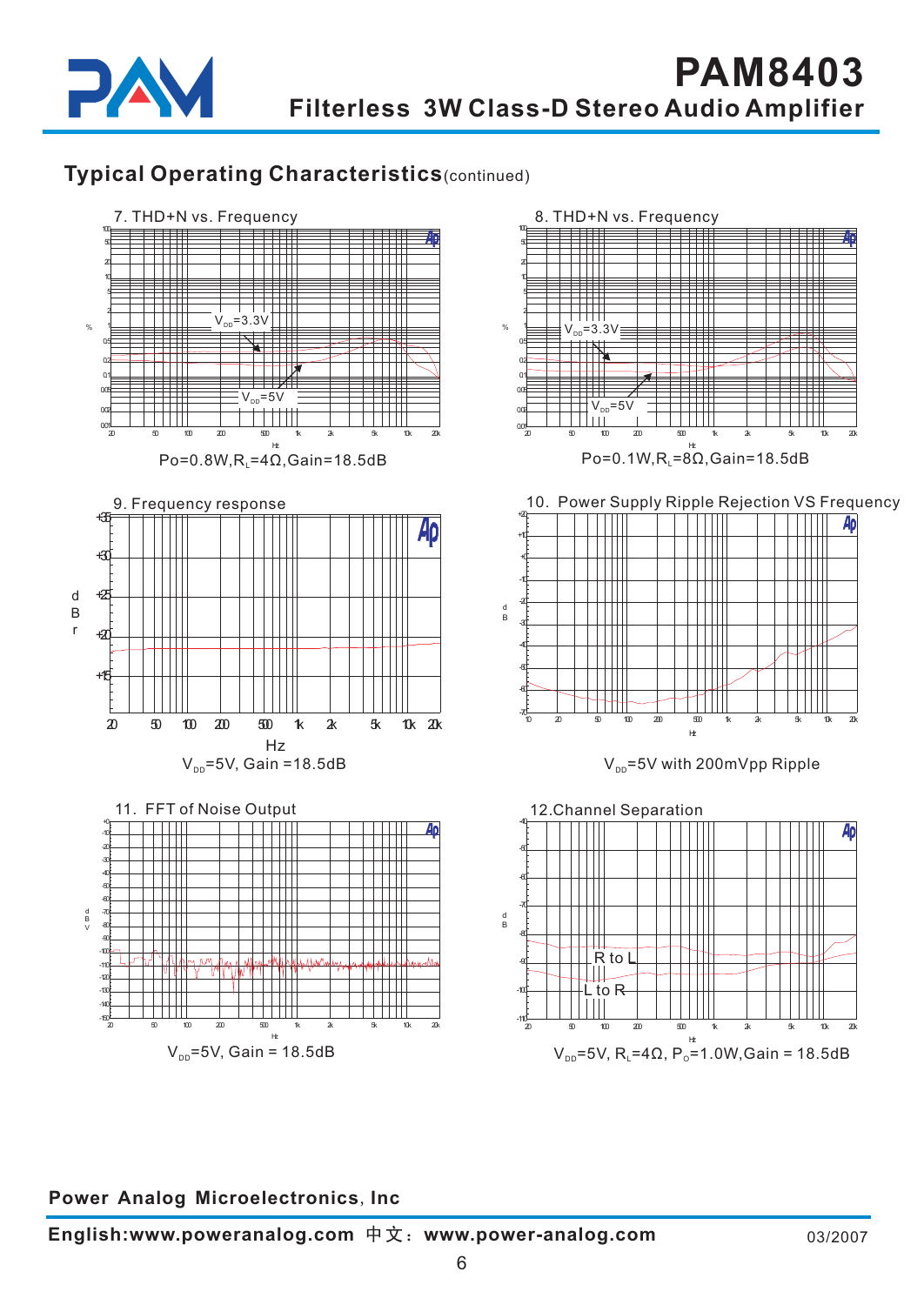

# **Application Notice**

1. When the PAM8403 works with LC filters, it should be connected with the speaker before it's powered on, otherwise it will be damaged easily.

2. When the PAM8403 works without LC filters, it's better to add a ferrite chip bead at the outgoing line of speaker for suppressing the possible electromagnetic interference.

3. The absolute maximum rating of the PAM8403 operation voltage is 5.5V. When the PAM8403 is powered with 4 battery cells, it's worth noting that the voltage of 4 new dry or alkaline batteries is over 6V, higher than its maximum operation voltage, which will probably make the device damaged. Therefore, it's recommended to use either 4 Ni-MH (Nickel Metal Hydride) rechargeable batteries or 3 dry or alkaline batteries.

4. It should not make the input signal too high, which will cause the clipping of output signal when increasing the volume. Because the digital volume control of the PAM8403 has big gain, it will make the device damaged.

5. When testing the PAM8403 without LC filters by using resistor instead of speaker as the output load, the test results, e.g. THD or efficiency, will be worse than those of using speaker as load.

# **Test Setup for Performance Testing**



### **Notes**

- 1. The AP AUX-0025 low pass filter is necessary for every class-D amplifier measurement done by AP analyzer.
- 2. Two 22uH inductors are used in series with load resistor to emulate the small speaker for efficiency measurement.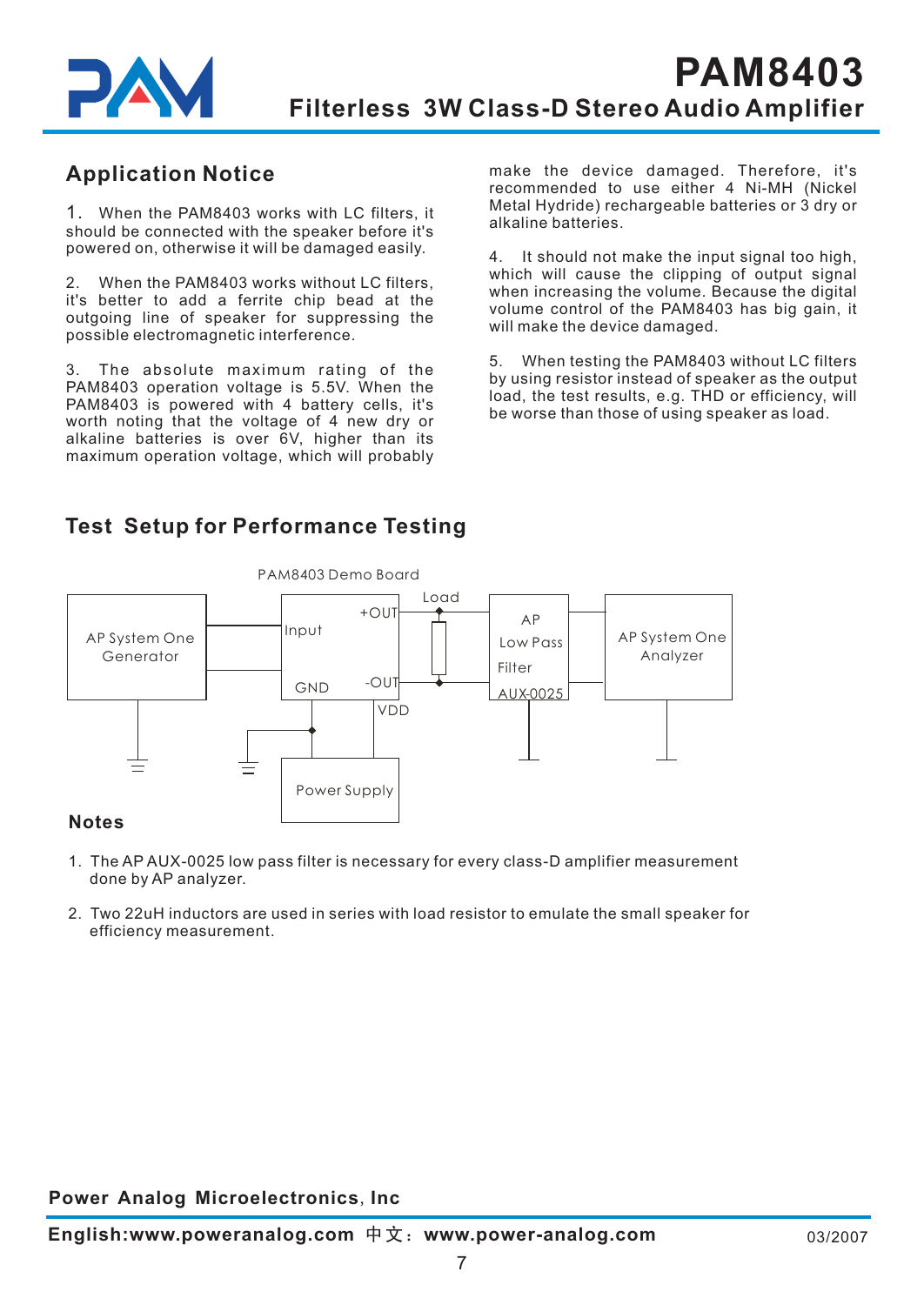

# **Application Information**

#### **Maximum Gain**

As shown in block diagram(page 2), the PAM8403 has two internal amplifiers stage. The first stage's gain is externally configurable, while the second stage's is internally fixed in a fixed-gain, inverting configuration. The closed-loop gain of the first stage is set by selecting the ratio of  $\mathsf{R}_{\scriptscriptstyle \sf f}$  to  $\mathsf{R}_{\mathsf{i}}$  while the second stage's gain is fixed at 1.4x.The output of amplifier one serves as the input to amplifier two which results in both amplifiers producing signals identical in magnitude, but out of phase by 180°. Consequently, the differential gain for the IC is

 $\mathsf{A}_{\mathsf{v}\mathsf{D}}$ =20\*log [2\*(R $_{\mathsf{i}}$ /R $_{\mathsf{i}}$ )\*1.4]

The PAM8403 sets maximum R $_{\sf f}$ =85K $\Omega$ , minimum  $\mathsf{R}$  =15K $\Omega$ , so the maximum closed-gain is 24dB.

#### **Mute Operation**

The MUTE pin is an input for controlling the output state of the PAM8403. A logic low on this pin disables the outputs, and a logic high on this pin enables the outputs. This pin may be used as a quick disable or enable of the outputs without a volume fade. Quiescent current is listed in the electrical characteristic table. The  $\overline{\mathsf{MUTE}}$  pin can be left floating due to the pull-up internal.

#### **Shutdown operation**

In order to reduce power consumption while not in use, the PAM8403 contains shutdown circuitry that is used to turn off the amplifier's bias circuitry. This shutdown feature turns the amplifier off when logic low is placed on the  $\overline{\text{SHDN}}$  pin. By switching the  $\overline{\text{SHDN}}$  pin connected to GND, the PAM8403 supply current draw will be minimized in idle mode. The SHDN pin can be left floating due to the pull-up internal.

#### **Power supply decoupling**

The PAM8403 is a high performance CMOS audio amplifier that requires adequate power supply decoupling to ensure the output THD and PSRR are as low as possible. Power supply decoupling is affecting low frequency response. Optimum decoupling is achieved by using two capacitors of different types that target different types of noise on the power supply leads. For higher frequency transients, spikes, or digital hash on the line, a good low equivalent-seriesresistance (ESR) ceramic capacitor, typically 1.0μF, placed as close as possible to the device  $\mathsf{V}_\mathsf{DD}$  terminal works best. For filtering lowerfrequency noise signals, a larger capacitor of 20μF(ceramic) or greater placed near the audio power amplifier is recommended.

#### **Input Capacitor (C ) i**

Large input capacitors are both expensive and space hungry for portable designs. Clearly, a certain sized capacitor is needed to couple in low frequencies without severe attenuation. But in many cases the speakers used in portable systems, whether internal or external, have little ability to reproduce signals below 100Hz to 150Hz. Thus, using a large input capacitor may not increase actual system performance. In this case, input capacitor (C $_{\shortparallel}$ ) and input resistance  $(R<sub>i</sub>)$  of the amplifier form a high-pass filter with the corner frequency determined equation below.



In addition to system cost and size, click and pop performance is affected by the size of the input coupling capacitor, C<sub>i</sub>. A larger input coupling capacitor requires more charge to reach its quiescent DC voltage (nominally 1/2  $\mathsf{V}_{\text{\tiny{DD}}}).$  This charge comes from the internal circuit via the feedback and is apt to create pops upon device enable. Thus, by minimizing the capacitor size based on necessary low frequency response, turn-on pops can be minimized.

#### Analog Reference Bypass Capacitor (C<sub>вүр</sub>)

The Analog Reference Bypass Capacitor (C $_{\texttt{\tiny BYP}}$ ) is the most critical capacitor and serves several important functions. During start-up or recovery from shutdown mode,  $\mathtt{C_{\scriptscriptstyle BYP}}$  determines the rate at which the amplifier starts up. The second function is to reduce noise produced by the power supply caused by coupling into the output drive signal. This noise is from the internal analog reference to the amplifier, which appears as degraded PSRR and THD+N.

Bypass capacitor (C $_{\texttt{\tiny BYP}}$ ) values of 0.47µF to 1.0μF ceramic is recommended for the best THD and noise performance. Increasing the bypass capacitor reduces clicking and popping noise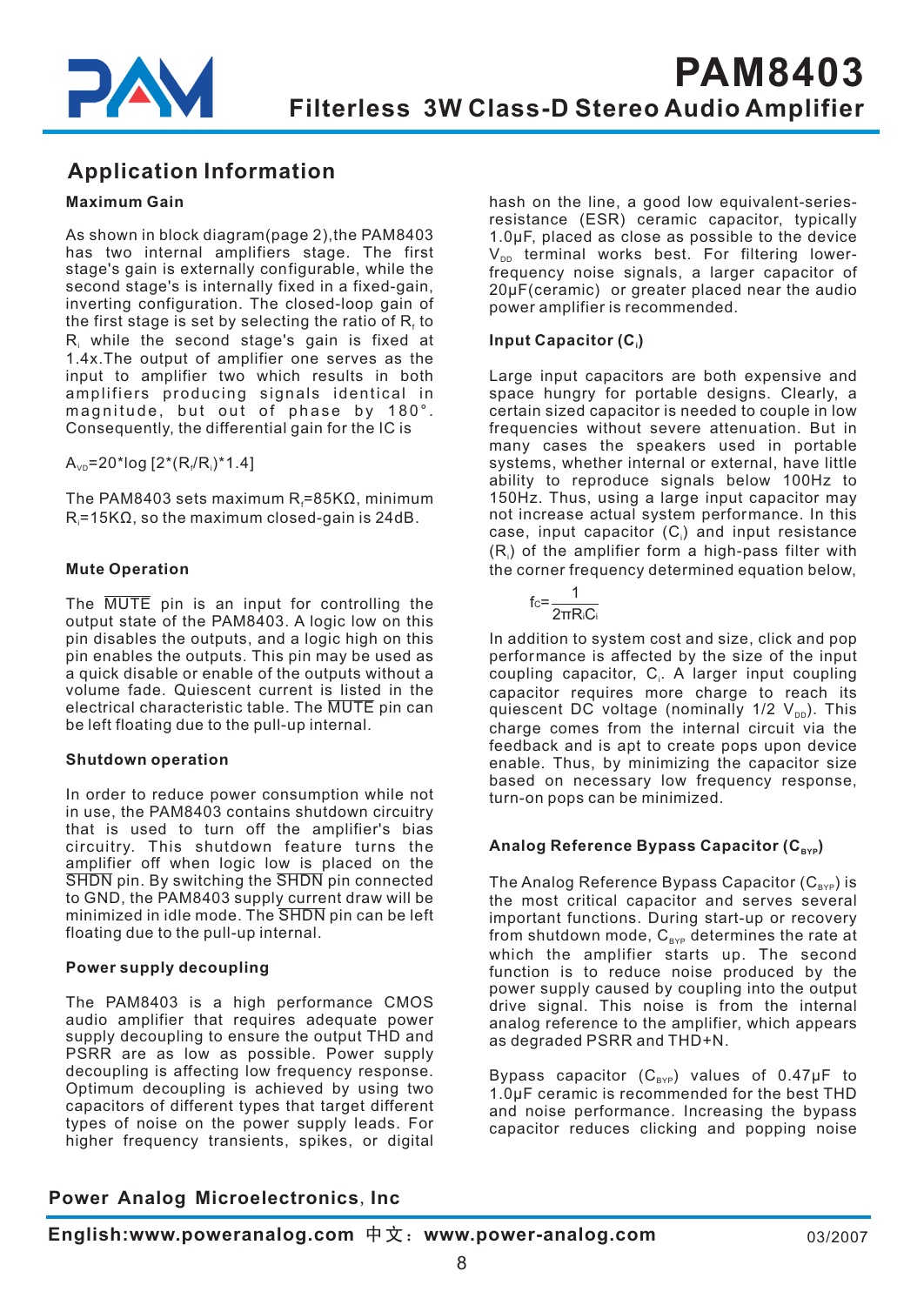# **Application Information**(continued)

from power on/off and entering and leaving shutdown.

#### **Power On/Off Pop noise Reducing**

Power on pop noise reducing: The PAM8403 contains circuitry to minimize turn-on pop noise. In this case, turn-on refers to either power supply turn-on or device coming out shutdown mode. When the device is turning on, the amplifiers are internally muted. An internal current source ramps up the voltage of VREF pin. The device will remain in mute mode until the VREF pin has reached its half supply voltage, 1/2 V<sub>pp</sub>. As soon as the VREF node is stable, the device will become fully operational.

Power off pop noise reducing: for the best poweroff pop performance, the amplifier should be placed in the mute /shutdown mode prior to removing the power supply voltage. An external circuit shows in figure 2 also can minimize the power off pop noise: the  $\mathsf{V}_{\scriptscriptstyle{\text{TH}}}$  is set around 1.3V@V $_{\text{DD}}$ =5V which is a little higher than the mute/shutdown threshold voltage, R1 reduce the internal resistor temperature coefficient and capacitor C speeds up the response. Note that this circuit can only work in between  $\mathsf{V}_{\mathsf{DD}}$ = 4.5V to 5.5V, otherwise the PAM8403 can not work, other than the ratio of the resistor divider needs to be changed.



Figure 2: External Circuit to reduce power off pop noise

#### **Under Voltage Lock-out (UVLO)**

The PAM8403 incorporates circuitry designed to detect when the supply voltage is low. When the supply voltage drops to 2.0V or below, the PAM8403 outputs are disable, and the device comes out of this state and starts to normal functional until V $_{\texttt{\tiny DD}}$   $\geqslant$  2.2V.

#### **Short Circuit Protection (SCP)**

The PAM8403 has short circuit protection circuitry on the outputs that prevents damage to the device during output-to-output and output-to-GND short. When <sup>a</sup> short circuit is detected on the outputs, the outputs are disable immediately. If the short was removed, the device activates again.

#### **Over Temperature Protection**

Thermal protection on the PAM8403 prevents damage to the device when the internal die temperature exceeds 120℃. There is a 15 degree tolerance on this trip point from device to device. Once the die temperature exceeds the thermal set point, the device outputs are disabled. This is not <sup>a</sup> latched fault. The thermal fault is cleared once the temperature of the die is reduced by 40℃ . This large hysteresis will prevent motor boating sound well and the device begins normal operation at this point with no external system interaction.

#### **How to Reduce EMI (Electro Magnetic Interference)**

A simple solution is to put an additional capacitor 1000uF at power supply terminal for power line coupling if the traces from amplifier to speakers are short (<20CM).

Most applications require <sup>a</sup> ferrite bead filter which shows at Figure 3. The ferrite filter reduces EMI around 1 MHz and higher. When selecting <sup>a</sup> ferrite bead, choose one with high impedance at high frequencies, but low impedance at low frequencies.



Figure 3: Ferrite Bead Filter to reduce EMI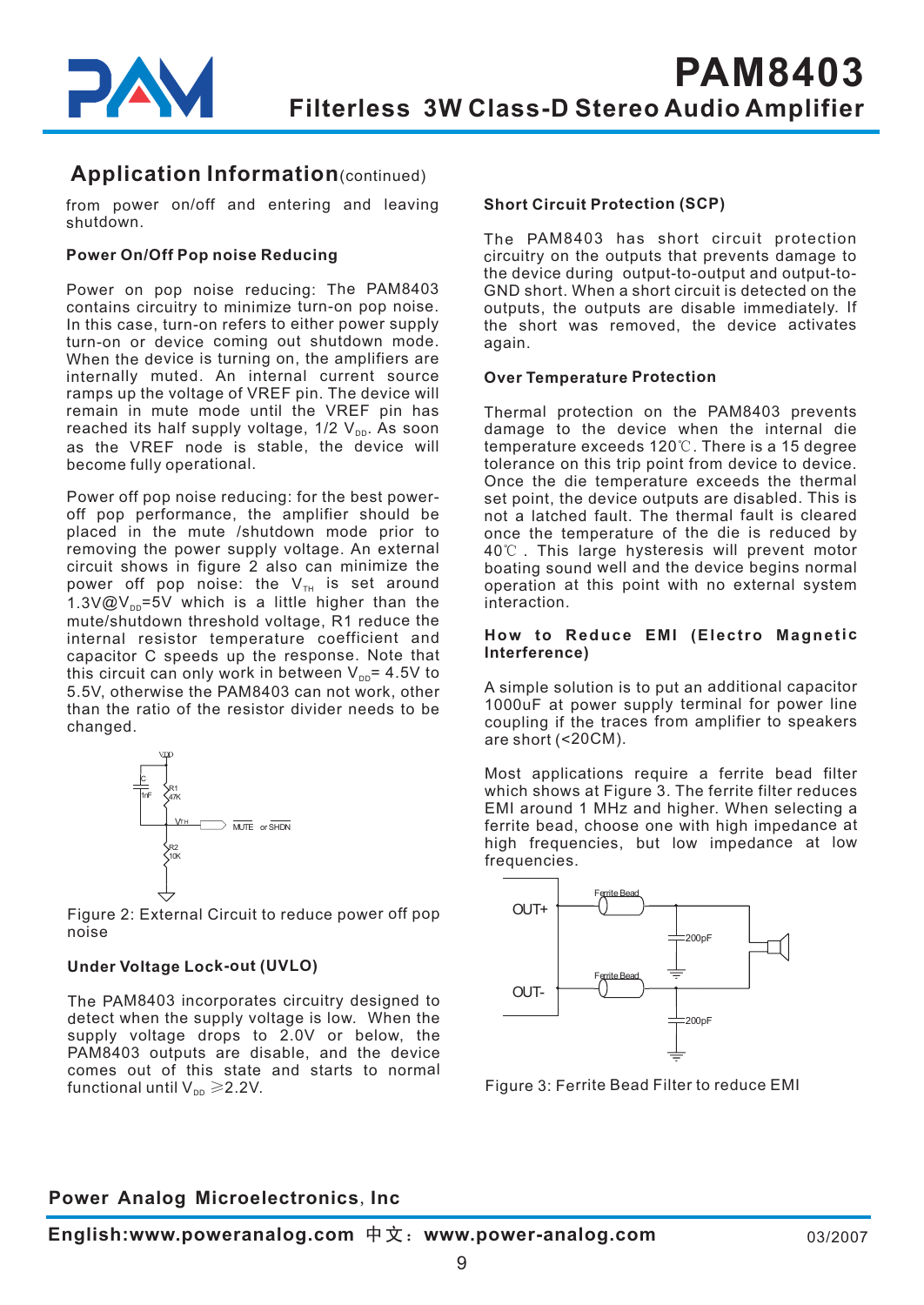

# **Ordering Information**



| <b>Part Number</b> | <b>Marking</b>  | Package Type | <b>Standard Package</b> |  |
|--------------------|-----------------|--------------|-------------------------|--|
| <b>PAM8403QT</b>   | PAM8403         | $DP-16$      | 30 Units/Tube           |  |
|                    | <b>XATYWWLL</b> |              |                         |  |
| <b>PAM8403DT</b>   | PAM8403         | SOP-16       | 50 Units/Tube           |  |
|                    | <b>XATYWWLL</b> |              |                         |  |
| <b>PAM8403DR</b>   | PAM8403         | SOP-16       |                         |  |
|                    | <b>XATYWWLL</b> |              | 2,500 Units/Tape&Reel   |  |

Please consult PAM sales office or authorized Rep. / Distributor for detailed ordering information.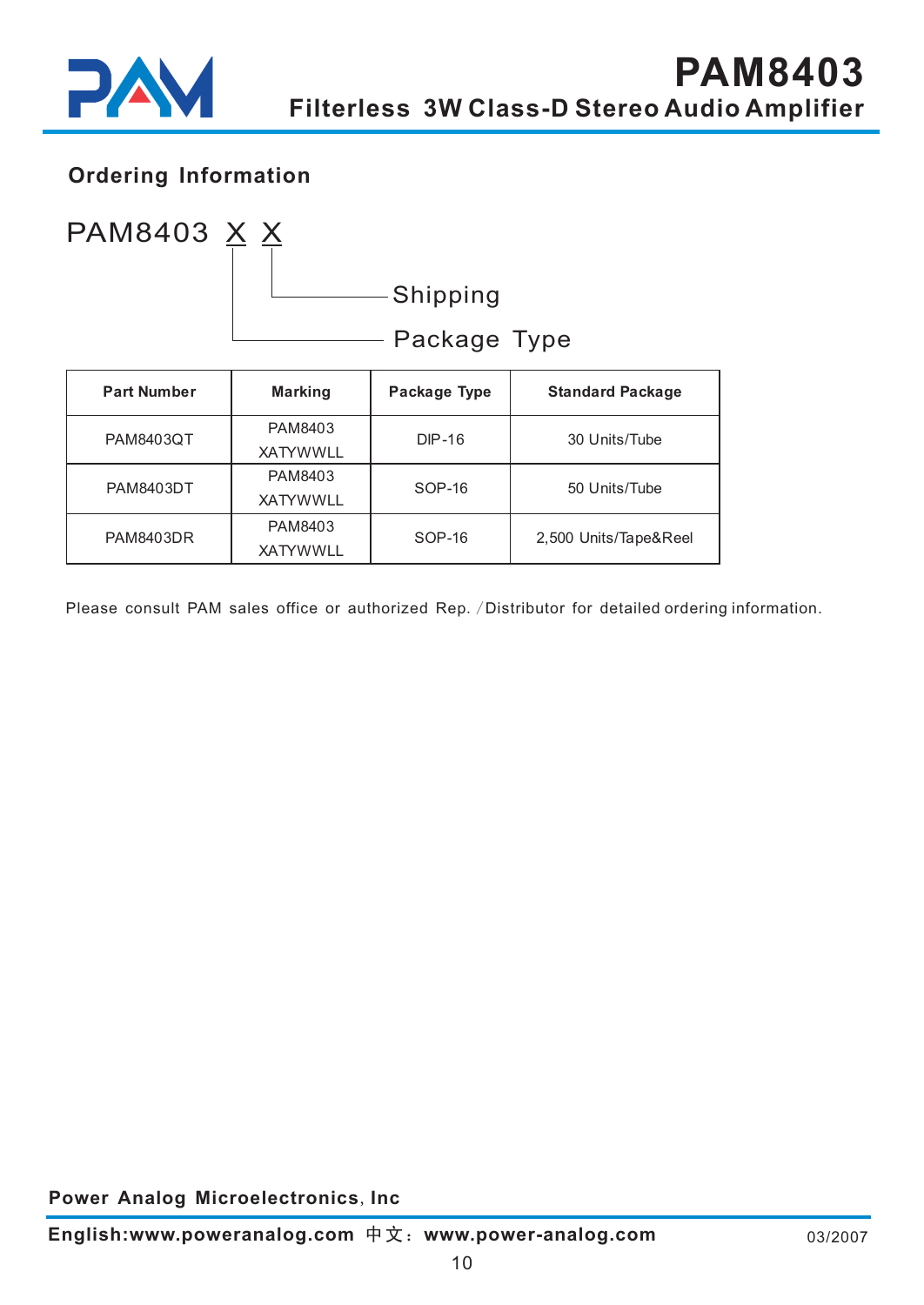

# **Outline Dimension**





| Symbols          | <b>MIN</b> | <b>TYP</b> | <b>MAX</b> |
|------------------|------------|------------|------------|
| A                |            |            | 0.210      |
| A1               | 0.015      |            |            |
| A <sub>2</sub>   | 0.125      |            |            |
| D                | 0.735      | 0.755      | 0.775      |
| Е                | 0.300 BSC. |            |            |
| E <sub>1</sub>   | 0.245      | 0.250      | 0.255      |
| L                | 0.115      | 0.130      | 0.150      |
| $e_{\theta}$     | 0.335      | 0.355      | 0.375      |
| $\theta^{\rm o}$ |            |            | 15         |

Unit: Inch

## **Power Analog Microelectronics, Inc.**

 $e_{\theta}$ 

θο